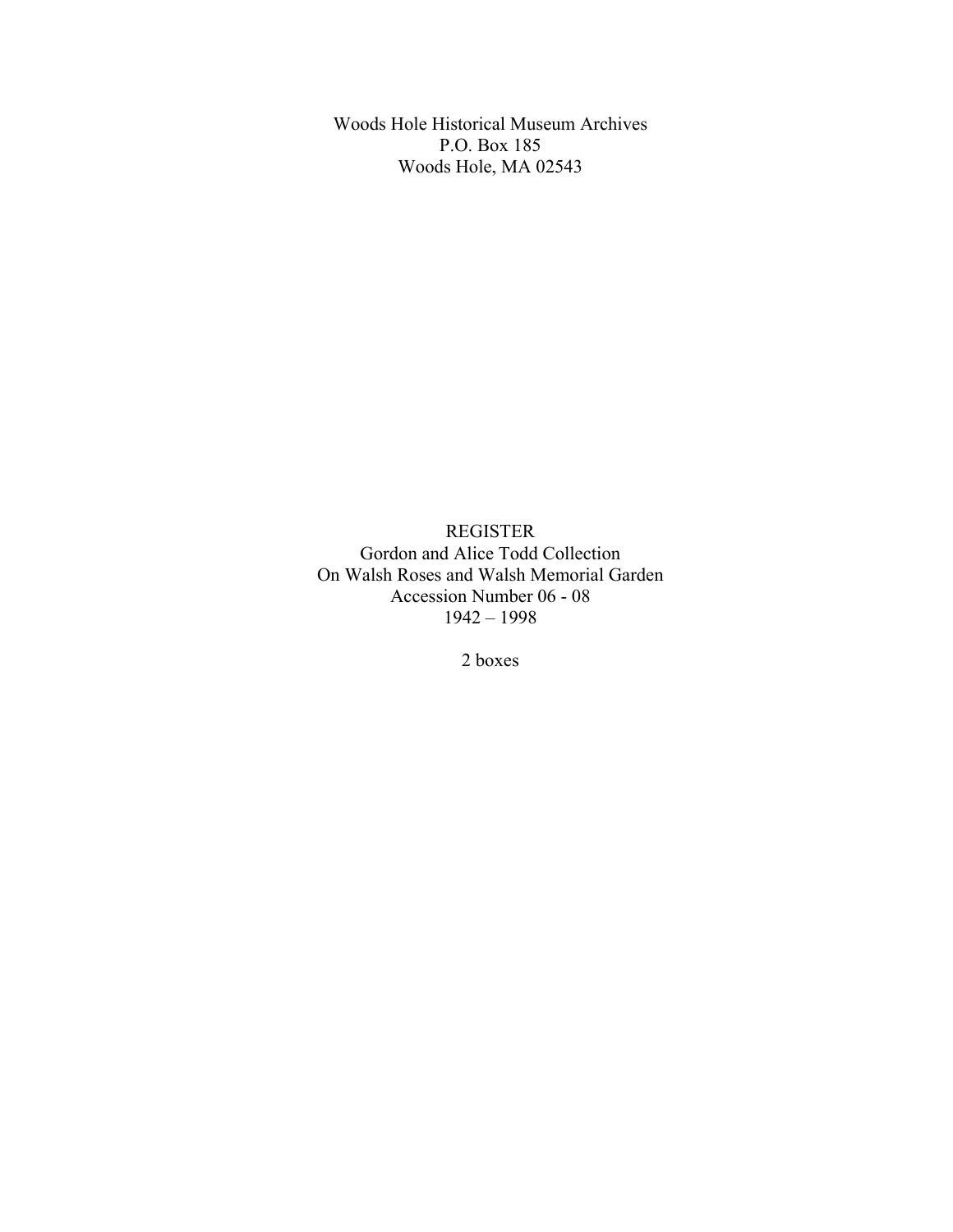# **GORDON AND ALICE TODD WALSH ROSE COLLECTION 06-08**

### **HISTORY AND SCOPE**

This collection consisted originally of a box with a large three ring notebook (with roses on the cover) with all the Todds' correspondence, clippings and other material on the Walsh Memorial Rose Garden on the Museum campus.. It has been separated into folders and newer enclosures. The box also contains a book, *Enjoying Roses*, published by Ortho Books in 1992.

In Box 2 there is a album with color photo prints of the Walsh roses in the Walsh Memorial Garden during the period when the Todds took care of them. There are also notes for lectures on roses by Gordon Todd and most importantly, correspondence and legal papers concerning the legal transfer of the easement on the land for the Walsh Memorial Rose Garden to the Falmouth Garden Club and the subsequent transfer of that easement to the Woods Hole Historical Museum.. This material is also duplicated in the Administrative files under Walsh.

See also the Fay Family Collection Boxes 3, 3A , 4 and 4A for Walsh catalogs, photos and other material.

The Walsh Memorial Rose Garden was established in 1947 on land given as an easement from the former Fay Homestead Estate (which was at that time owned by the Woods Hole Oceanographic Institution; it still remains in their ownership) to the Falmouth Garden Club. In 1998 the easement was transferred from the Falmouth Garden Club to the Woods Hole Historical Museum and Woods Hole Public Library. After the Todds moved away, the maintenance on the garden has been done by volunteers from the Woods Hole Historical Museum. More recently the Falmouth Garden Club has become involved again.

More rose varieties have been recently added to the Garden and on the Museum campus.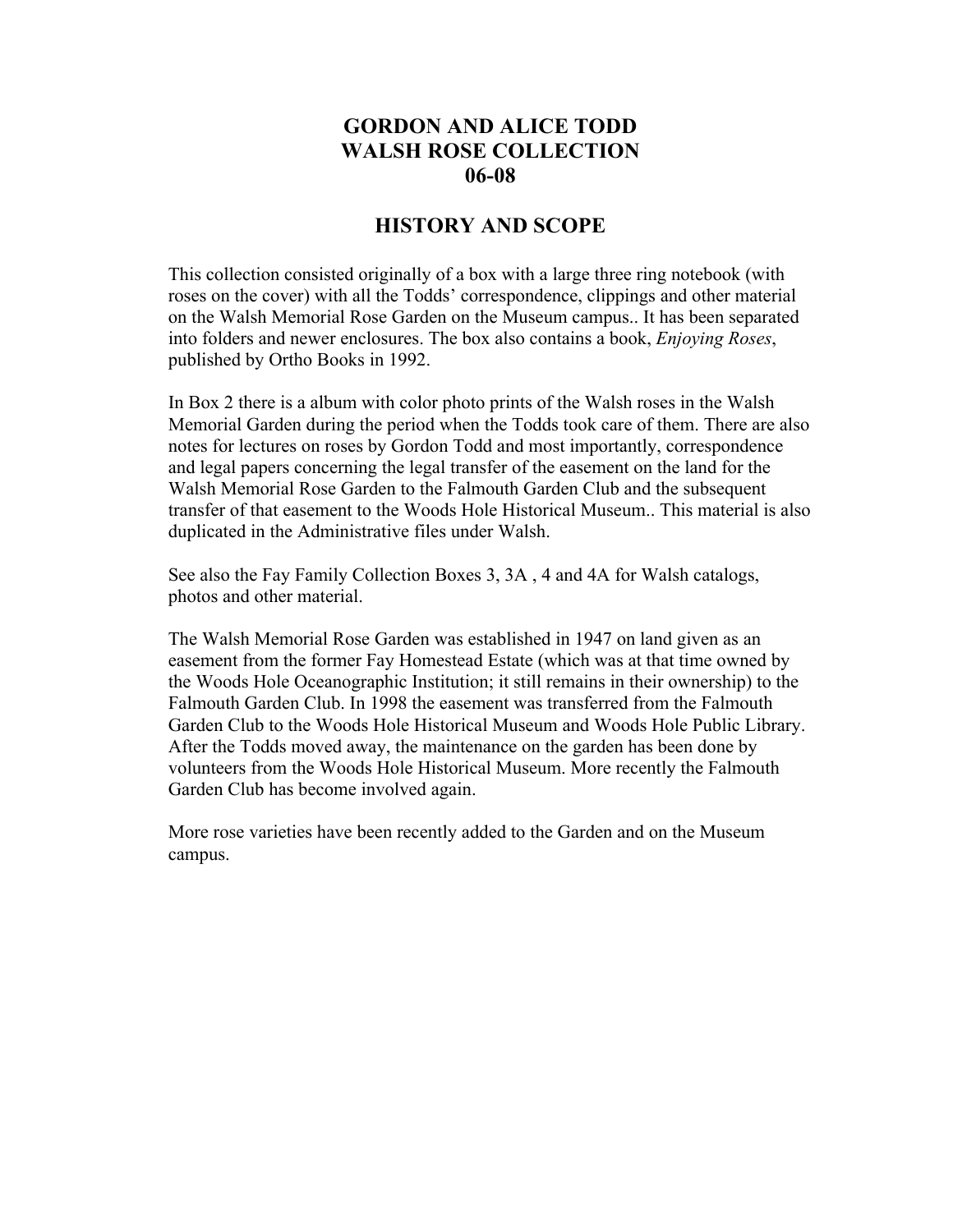## **GORDON AND ALICE TODD WALSH ROSE COLLECTION 06-08**

#### **BOX 1**

*Box 1 originally held a thick vinyl notebook with a rose-patterned design. This contained correspondence, Walsh garden maintenance notes, clippings, photos and other information held in album pages. The material has been transferred to folders and better archival protective sheets. There is some duplication of material between Box 1 which was originally the notebook and the loose material in Box 2.*

*The order of the folders approximates the order in which the notebook was kept with a small amount of consolidation.*

Folder 1-1: Photos. Don Walsh visit July 3, 1989. Don Walsh was Michael's grandson.

- Folder 1-2: Organizing material for Don Walsh visit; newsclippings about the visit, his death in 1992 and condolence correspondence.
- Folder 1-3: Notes, meeting notices, maintenance notes for Walsh Memorial Garden, history of the Memorial Garden, etc. 1942 – 1994.
- Folder 1-4: Notes, newsclippings and articles on roses and Walsh Memorial Rose, Garden, 1958 – 1996.
- Folder 1-5: Correspondence on Walsh Memorial Rose Garden with WHOI, 1991.
- Folder 1-6: Miscellaneous notes and history of the Walsh Memorial Garden (Alice Todd's notes and copies), 1944 - 1994
- Folder 1-7: Photos and a diagram of the roses in the Walsh Memorial Garden at the time the Todds were maintaining it.
- Folder 1-8: Material on Michael Walsh.
- Folder 1-9: Correspondence with Dan Russo, Walsh rambler expert, 1989-1994.
- Folder 1-10: Material on Falmouth Garden Club and Walsh Memorial Garden, 1991.
- Folder 1-11: Legal material, rose correspondence and deed (copies) to property of the Walsh Memorial Rose Garden, 1942 – 1963.